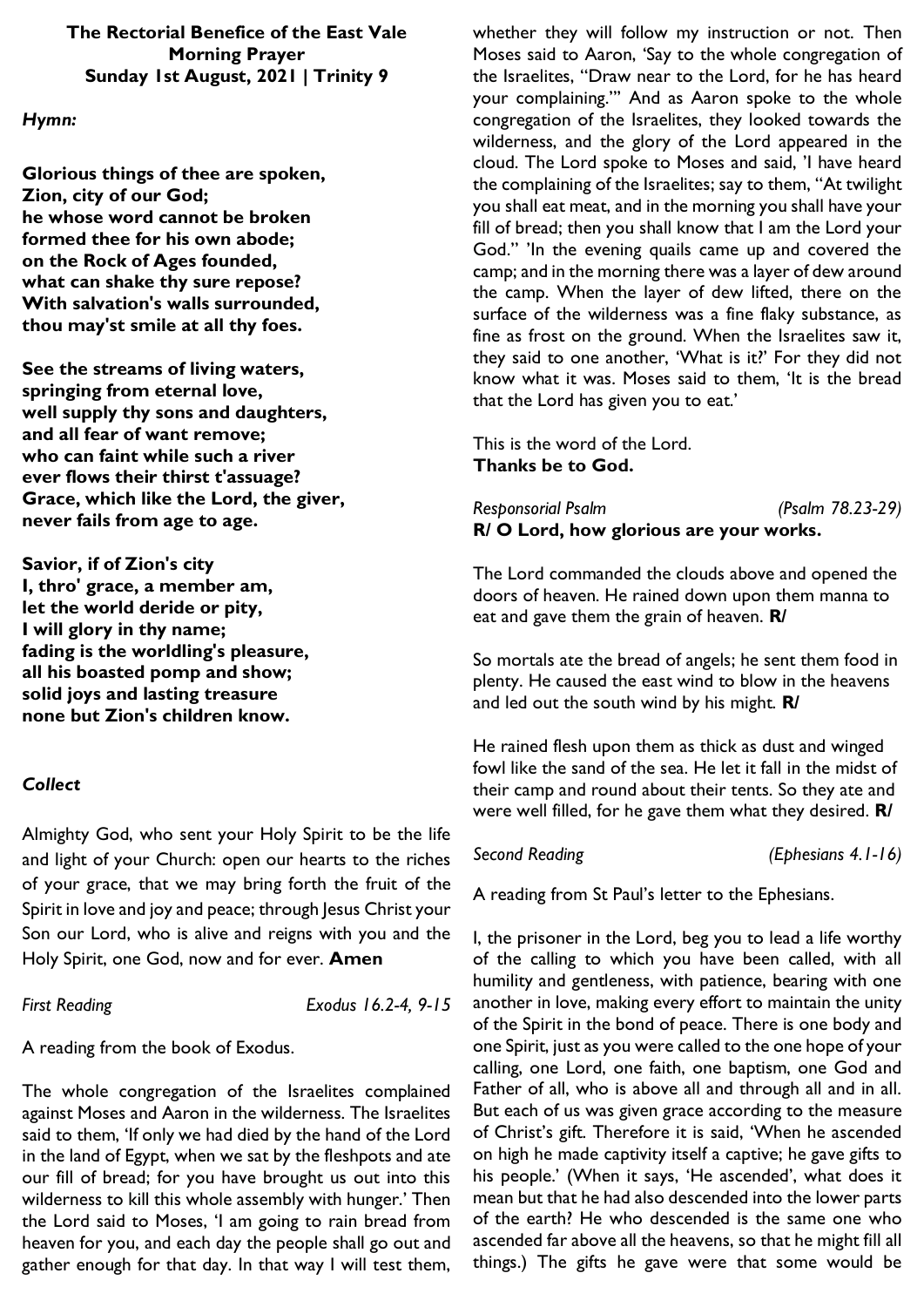apostles, some prophets, some evangelists, some pastors and teachers, to equip the saints for the work of ministry, for building up the body of Christ, until all of us come to the unity of the faith and of the knowledge of the Son of God, to maturity, to the measure of the full stature of Christ. We must no longer be children, tossed to and fro and blown about by every wind of doctrine, by people's trickery, by their craftiness in deceitful scheming. But speaking the truth in love, we must grow up in every way into him who is the head, into Christ, from whom the whole body, joined and knitted together by every ligament with which it is equipped, as each part is working properly, promotes the body's growth in building itself up in love.

This is the word of the Lord. **Thanks be to God.**

*The Gospel (John 6.24-35)*

*Alleluia! Alleluia! Give thanks to the risen Lord. Alleluia! Alleluia! Give praise to his name.*

**Jesus is Lord of all the earth, he is the king of creation.**  *Alleluia! Alleluia!...* 

The Lord be with you **And also with you**

Hear the Gospel of Christ according to John **Glory to you, O Lord!**

When the crowd saw that neither Jesus nor his disciples were at the place where they had eaten the bread after the Lord had given thanks, they themselves got into the boats and went to Capernaum looking for Jesus. When they found him on the other side of the lake, they said to him, 'Rabbi, when did you come here?' Jesus answered them, 'Very truly, I tell you, you are looking for me, not because you saw signs, but because you ate your fill of the loaves. Do not work for the food that perishes, but for the food that endures for eternal life, which the Son of Man will give you. For it is on him that God the Father has set his seal.' Then they said to him, 'What must we do to perform the works of God?' Jesus answered them, 'This is the work of God, that you believe in him whom he has sent.' So they said to him, 'What sign are you going to give us then, so that we may see it and believe you? What work are you performing? Our ancestors ate the manna in the wilderness; as it is written, "He gave them bread from heaven to eat."' Then Jesus said to them, 'Very truly, I tell you, it was not Moses who gave you the bread from heaven, but it is my Father who gives you the true bread from heaven. For the bread of God is that which comes down from heaven and gives life to the world.' They said to him, 'Sir, give us this bread always.'

Jesus said to them, 'I am the bread of life. Whoever comes to me will never be hungry, and whoever believes in me will never be thirsty.'

This is the Gospel of the Lord **Praise to you, O Christ.**

**Spread the good news o'er all the earth, Jesus has died and risen.**  *Alleluia! Alleluia!...* 

#### *The Homily Fr Martyn*

I like my food. No shocks there then. But I never feel that I have eaten properly unless it includes bread. There has probably never been so much choice in the shops, with a huge variety of bread products. I think that travel and people experiencing the different breads from around the world, along with the cosmopolitan nature of Britain, has contributed to this vast array of bread. I must admit that I am in bread heaven.

Our readings today focus on bread. In the Old Testament Reading and Psalm 78 we are reminded of the bread that was sent from heaven to feed the Israelites in the wilderness, along with the quails. The quails and manna were the bread and meat; food sent by God to sustain his people. Jesus picks up this theme in the Gospel where he says that as God sent down the bread from heaven to feed the Israelites in the wilderness, so he is the Bread from Heaven, which comes down and gives life to the world. Jesus says, "I am the Bread of Life. Whoever comes to me will never be hungry and whoever believes in me will never be thirsty."

If Jesus is the Bread of Life, then we are called to do his work of reaching out and feeding the world today. This means having a responsibility to look beyond ourselves and meet the needs of those who are our neighbours wherever they might be in the world. Also feeding is so much more than food, but rather wherever there is need. As Christians we bear His name and act in His name. I have just come back from an overnight conference of the Church in Wales Global Issues Network, as the Llandaff Diocesan Representative on that group. One issue that we looked at was the Church in Wales Centenary Appeal. This appeal was launched to support two charities – one at home, one overseas – to mark 100 years of the Church in Wales in 2020. The Centenary Appeal aims to raise at least £100,000 over the next five years for Housing Justice Cymru and Christian Aid. Two specific projects from these charities will be supported – one at home, one overseas: Housing Justice Cymru's Citadel project focuses on securing tenancies for vulnerable people; Christian Aid will support the peacebuilding work of the Episcopal Church of South Sudan. Largely because of the pandemic, this appeal is seriously short of its £20,000 a year target for its second year.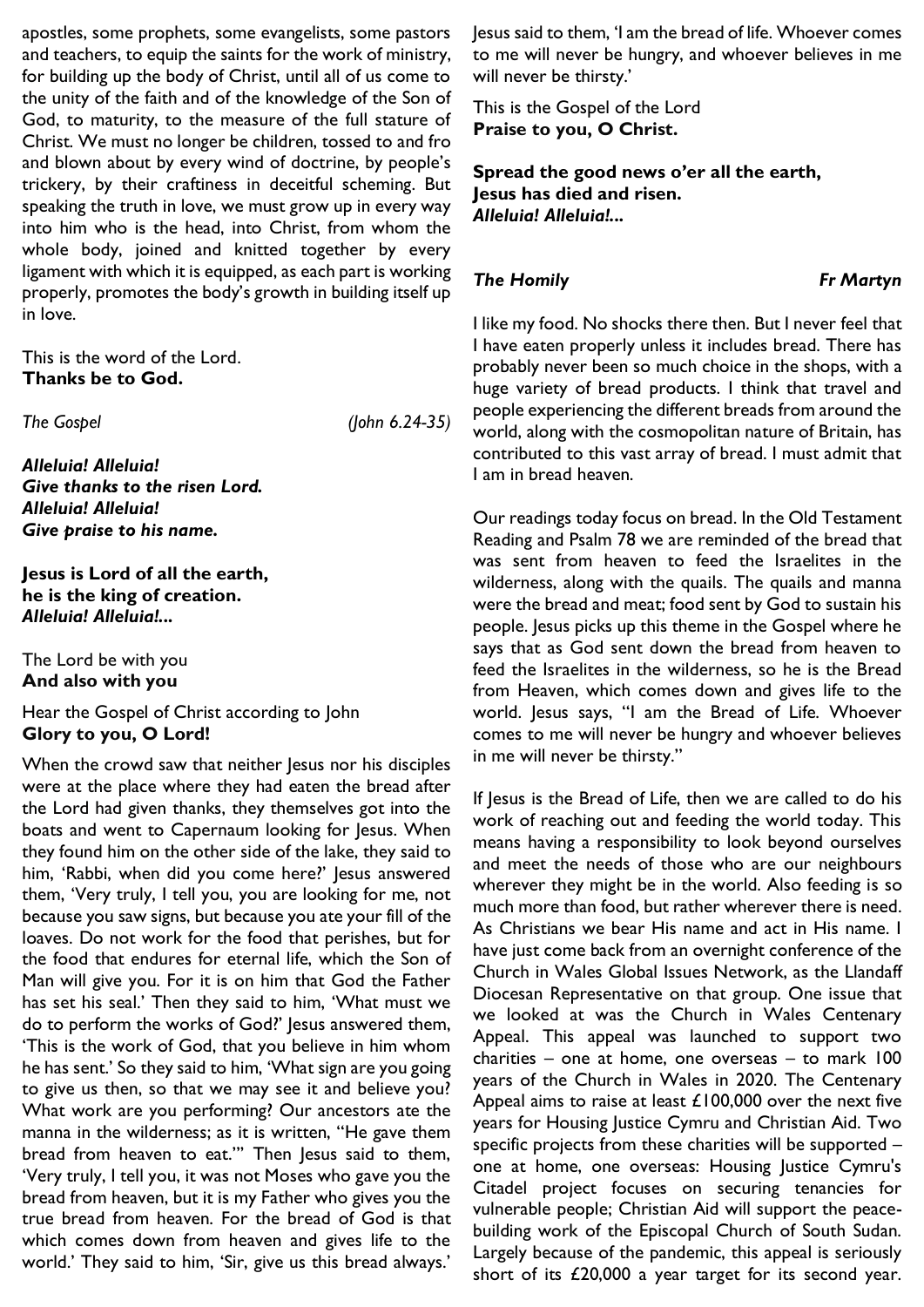There is a danger that the work with Christian Aid promoting Justice, Peace and Reconciliation in South Sudan will fail if the money is not raised. The link to tell you more about the appeal is https://www.churchinwales.org.uk/en/about-us/ourcampaigns/centenary-appeal/ We are still in the middle of the pandemic and of course there is much that we need to do in our churches. But this should not deafen our ears to the needs of those beyond the church, both in this country and abroad. We are challenged to not forget the global issues in Christ's World.

Our epistle reading from Paul's letter to the church at Ephesus points us in the right direction. What are the signs that we are following Jesus effectively? Paul uses words such as Humility, Gentleness, Patience, Love, Unity and Peace. We believe in One Lord and share one Faith and one Baptism. Gifts have been given to us; some are called to be Apostles, Prophets, Evangelists, Pastors and Teachers. We are called to equip the saints for ministry and to build up the Body of Christ. We are called to be knit together in order to promote the body's growth, in building itself up in love. Paul says so much in such a short space of time. We have a responsibility to reach outwards and not hide away from the needs of the world.

People often say to me that charity begins at home and that we need to look after those closest to us. Of course, we have a responsibility to care for those closest to us. In that sense charity may well begin at home. But charity does not begin at home and stay at home. It is selfishness that begins at home and stays at home. The call today is clear that God fed His people in the wilderness and Jesus is the Bread from Heaven, the Bread of Life. We are called to share His life with others, and we do that by striving to meet needs wherever we can. One way that we can do this is by helping the Church in Wales Centenary Appeal to meet the target of raising £20,000 a year over 5 years. We have faced and are facing difficult times in this pandemic. Consider our Christian brothers and sisters in South Sudan. They are living with the consequences of warfare, famine and Covid-19. Consider the Housing Project in the UK to help secure tenancies for vulnerable people, again whilst dealing with the pandemic. Paul said that we are called to be knit together in order to promote the body's growth, in building itself up in love. The Church in Wales Centenary Appeal is rooted in that love.

### *Hymn:*

**Make me a channel of your peace. Where there is hatred, let me bring your love Where there is injury, your pardon Lord; and where there's doubt, true faith in you.**

*O, Master, grant that I may never seek so much to be consoled as to console, to be understood as to understand, to be loved as to love with all my soul.*

**Make me a channel of your peace. Where there's despair in life, let me bring hope. Where there is darkness, only light, and where there's sadness, ever joy.**

*O, Master, grant that I may never seek so much to be consoled as to console, to be understood as to understand, to be loved as to love with all my soul.*

**Make me a channel of your peace. It is pardoning that we are pardoned, in giving of ourselves that we receive, and in dying that we're born to eternal life.**

## *The Intercessions*

Let us pray for God's blessing on the Church and on the world.

Make your Church a channel of the life that comes from heaven for the salvation of the world. Empower your ministers that they may offer the life-giving bread of heaven to all who seek it. As we pray for the Church, we remember in our cycle of prayer with Lagunda the Western deanery of Uppland and the Vale of Glamorgan Deanery and the Area Deans, Fredrik and Martyn.

Lord in your mercy, **hear our prayer.**

Grant to a troubled world the stability and firmness of purpose that only you can bring. Reveal your will to every member of the human family, that all may serve you according to the gifts that you have given.

Lord in your mercy, **hear our prayer.**

Grant to all who have been blessed with the gift of faith, grace to live as those who are fed with the bread of life. Help us to bring our family, friends, and neighbours into that holy fellowship around God's table and satisfy their hunger and thirst for salvation.

Lord in your mercy, **hear our prayer.**

Have mercy on those who are overburdened by pain, suffering and sorrow. Come to those who long to know words of love, hope and peace. We remember especially… May they experience your healing and mercy in their lives.

Lord in your mercy, **hear our prayer.**